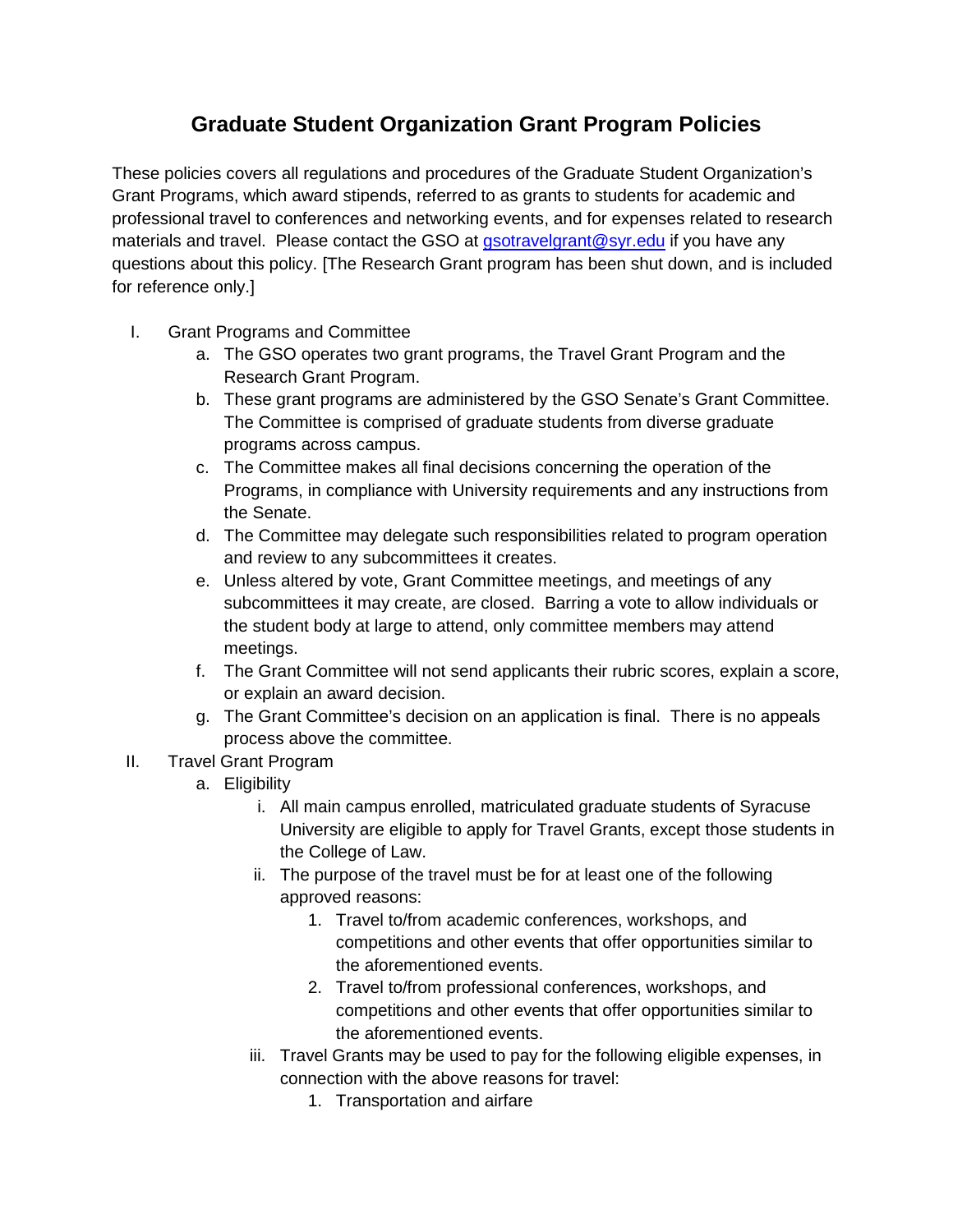- 2. Hotel and lodging costs
- 3. Conference or other registration costs (only if it results in a net savings on conference registration cost)
- 4. Professional or academic association membership costs
- 5. Other expenses related to the allowed travel as determined by the Grant Committee and in compliance with the fiscal policies of the GSO and Syracuse University.
- iv. Travel Grants may not be used to pay for food or other meal costs.
- v. Applications are only accepted for travel that begins during the same fiscal year as the deadline for which the application is submitted, plus the remainder of the summer term, ending immediately before the first day of classes of fall semester.
- vi. A student may only receive one Travel Grant per academic year. However, if a student applies and is denied, he or she may reapply for a different conference.
- vii. A student may receive only one of either the Travel or Research Grants in a single academic year.
- b. Applying
	- i. Students must apply for a Travel Grant using official application materials, available on the GSO website. Old, outdated, and modified applications will not be accepted.
	- ii. The Grant Committee will establish deadlines and publish them on the GSO website.
	- iii. A faculty recommendation letter is required for an application to be considered complete. It is the responsibility of the applicant to ask his or her recommender for a recommendation - the GSO or its Committees will not communicate directly with a recommender.
	- iv. All completed applications received by the end of the day of the relevant deadline will be considered by the Grant Committee when it next reviews applications.
	- v. An incomplete application will be held for consideration at a future deadline, if it ever becomes complete. If there are no later deadlines for the current academic year, the committee will not consider that application.
- c. Evaluation Procedures
	- i. The Grant Committee evaluates all complete applications after each deadline. Award decisions are generally made within 21 business days of the deadline, with notifications sent as soon as possible afterward.
	- ii. In evaluating applications, a rubric is used to score each application. This rubric will be made public.
	- iii. The score on this rubric is used to determine the award amount, using a scale. This scale is not made public.
	- iv. In determining a score for an application, at least two committee members shall review the application, neither of whom may be in the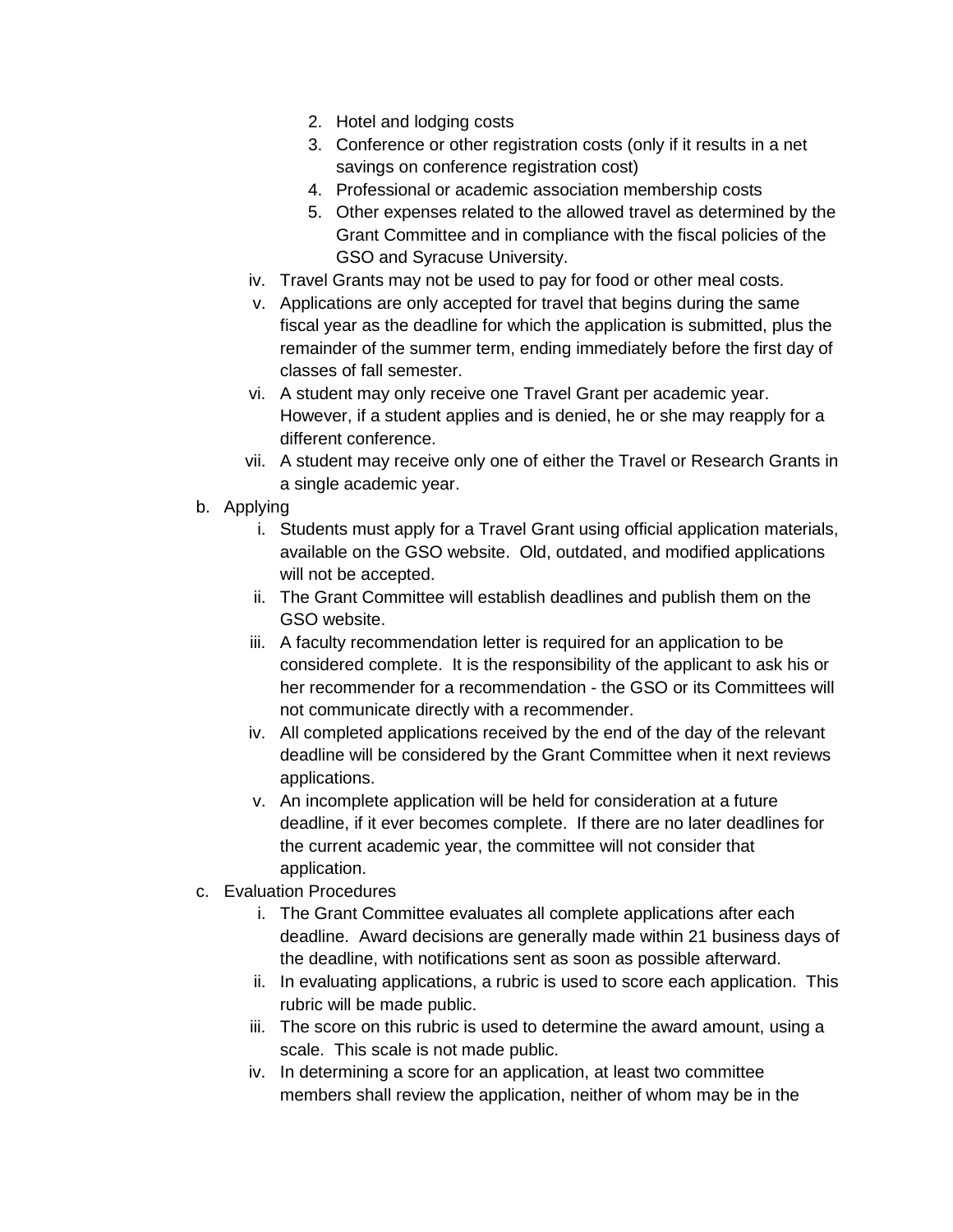same program as the applicant. If the scores from the reviewers differ by more than three points, the committee shall review the application at large. If not, the average of the reviewer's scores shall be used.

- v. Travel Grants shall be no more than \$500. Applicants may receive less than \$500. Applicants may be denied funding.
- III. Research Grant Program
	- a. Eligibility
		- i. All main campus enrolled, matriculated graduate students of Syracuse University are eligible to apply for Travel Grants, except those students in the College of Law.
		- ii. The purpose of the grant must be for at least one of the following approved reasons:
			- 1. Travel to/from locations important to conducting research work as a graduate student.
			- 2. Purchase of equipment, materials, and digital property important to conducting research as a graduate student.
		- iii. Research Grants may be used to pay for the following eligible expenses, in connection with the above reasons:
			- 1. Transportation and airfare
			- 2. Hotel and lodging costs
			- 3. Professional or academic association membership costs (only if it results in a net savings)
			- 4. Other expenses related to the allowed travel as determined by the Grant Committee and in compliance with the fiscal policies of the GSO and Syracuse University.
			- 5. Equipment, materials, and equipment reasonably associated with conducting research that is not otherwise provided for in other research grants, and that cannot be reasonably expected to be provided by a department or other entity at the University.
		- iv. Research Grants may not be used to pay for food or other meal costs.
		- v. Applications are only accepted for travel or expenses that begin/occur during the same fiscal year as the deadline for which the application is submitted, plus the remainder of the summer term, ending immediately before the first day of classes of fall semester.
		- vi. A student may only receive one Research Grant per academic year. However, if a student applies and is denied, he or she may reapply for a different purpose.
		- vii. A student may receive only one of either the Travel or Research Grants in a single academic year.
	- b. Applying
		- i. Students must apply for a Research Grant using official application materials, available on the GSO website. Old, outdated, and modified applications will not be accepted.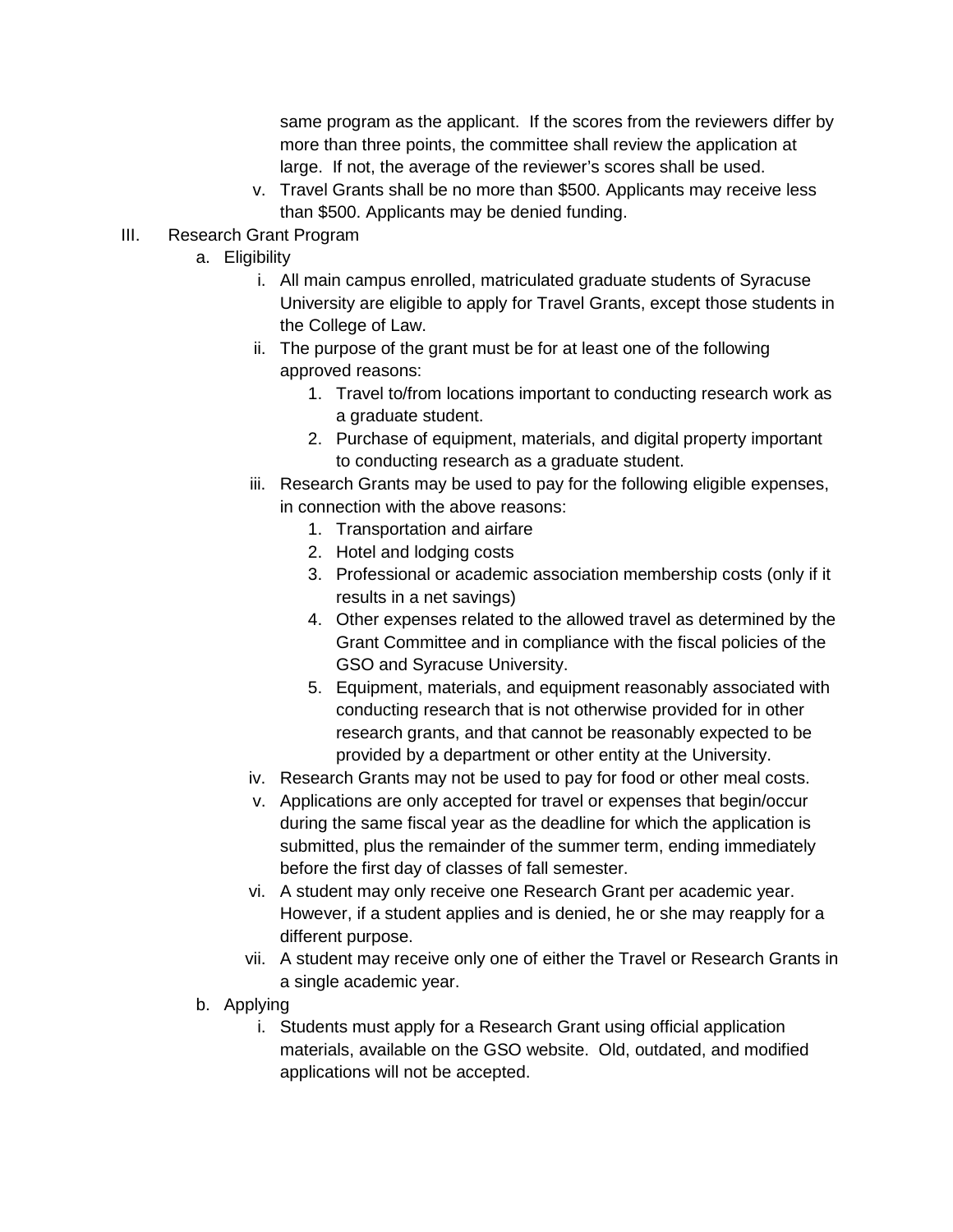- ii. The Grant Committee will establish deadlines and publish them on the GSO website.
- iii. A faculty recommendation letter is required for an application to be considered complete. It is the responsibility of the applicant to ask his or her recommender for a recommendation - the GSO or its Committees will not communicate directly with a recommender.
- iv. All completed applications received by the end of the day of the relevant deadline will be considered by the Grant Committee when they next review applications.
- v. An incomplete application will be held for consideration at the next deadline. If the application is complete by that deadline, it will be considered at that later deadline, if not, it will be denied. If there are no later deadlines for the current academic year, the committee will not be able to consider that application.
- c. Evaluation Procedures
	- i. The Grant Committee evaluates all complete applications after each deadline. Award decisions are generally made within 21 business days of the deadline, with notifications sent as soon as possible afterward.
	- ii. In evaluating applications, a rubric is used to score each application. This rubric will be made public.
	- iii. The score on this rubric is used to determine the award amount, using a scale. This scale is not made public.
	- iv. In determining a score for an application, at least two committee members shall review the application, neither of whom may be in the same program as the applicant. If the scores from the reviewers differ by more than three points, the committee shall review the application at large. If not, the average of the reviewer's scores shall be used.
	- v. Research Grants shall be no more than \$500. Applicants may receive less than \$500. Applicants may be denied funding.
- IV. Grant Payment Information
	- a. The GSO will only reimburse spending after the expense has been incurred.
	- b. Reimbursement instructions can be found on the GSO website.
	- c. All awards are taxable income under US law. Nonresident aliens may have part of their award withheld and paid to the IRS on their behalf by the University.
	- d. Reimbursements will only be made after the student presents valid, original receipts and a completed GSO Travel/Research Payment Form.
	- e. All necessary materials must be presented to the GSO **within 45 days of when the spending occurred, or 45 days of receiving the grant letter**, whichever is later.
	- f. In addition, all reimbursement paperwork must be presented to the GSO at least a week before termination of student status, due to graduation or otherwise. **THE UNIVERSITY WILL NOT PROCESS PAYMENTS FOR NON-STUDENTS!**
	- g. Reimbursements will never be issued for spending on food.